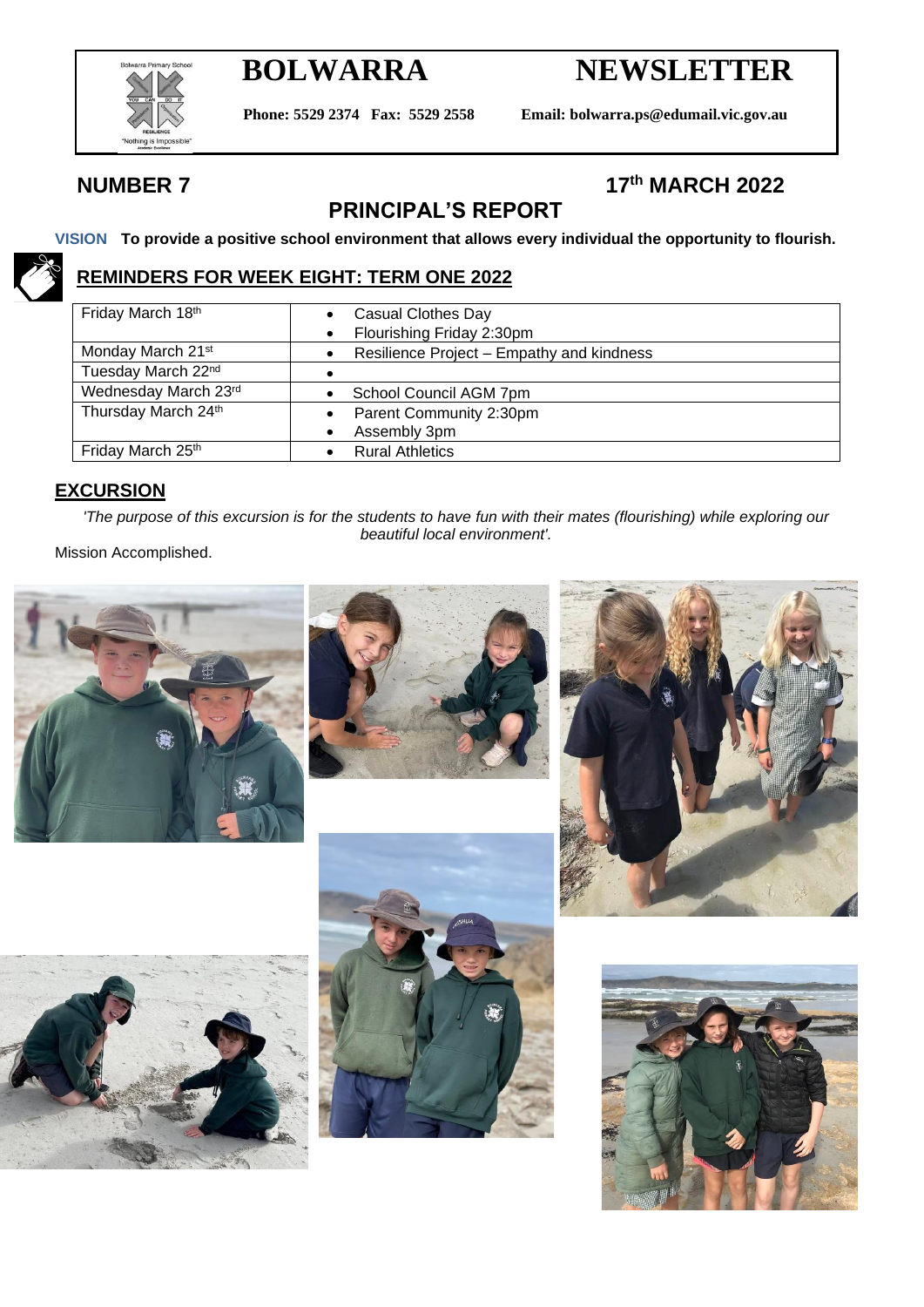#### **RESILIENCE PROJECT – PARENT WEBINAR**

I was able to attend last Wednesday's Webinar 'Discovering Resilience' with Hugh van Cuylenburg. It made me feel very proud that we are running this program in our school.

If you were unable to attend, you can use the following link to view a recording of it.

#### Meeting Recording:

[https://us02web.zoom.us/rec/share/ECCE4Ypuf\\_XP0XoFzx8BMVAj6ds4mFvaVnZsEhNOBgDjDJv6Tcnozdt6U5XTt](https://aus01.safelinks.protection.outlook.com/?url=https%3A%2F%2Fe0f544fe0965ce77f23b6380b1be1f14.tinyemails.com%2F8e94d5019f370e920f9b67e0fffa7d1f%2F00d69f0754f4b7a3ad8addb2d8719d3f.html&data=04%7C01%7Clee.gibbons%40education.vic.gov.au%7Cadf72a67630448f5632508da0223ddc0%7Cd96cb3371a8744cfb69b3cec334a4c1f%7C0%7C0%7C637824650327220475%7CUnknown%7CTWFpbGZsb3d8eyJWIjoiMC4wLjAwMDAiLCJQIjoiV2luMzIiLCJBTiI6Ik1haWwiLCJXVCI6Mn0%3D%7C3000&sdata=O5J8RlrsTMeAiimONxuDShM3FMN8nDtXZ6%2Fxw5sVqNE%3D&reserved=0) [OuM.ZUz2ywDZdanSWkW\\_](https://aus01.safelinks.protection.outlook.com/?url=https%3A%2F%2Fe0f544fe0965ce77f23b6380b1be1f14.tinyemails.com%2F8e94d5019f370e920f9b67e0fffa7d1f%2F00d69f0754f4b7a3ad8addb2d8719d3f.html&data=04%7C01%7Clee.gibbons%40education.vic.gov.au%7Cadf72a67630448f5632508da0223ddc0%7Cd96cb3371a8744cfb69b3cec334a4c1f%7C0%7C0%7C637824650327220475%7CUnknown%7CTWFpbGZsb3d8eyJWIjoiMC4wLjAwMDAiLCJQIjoiV2luMzIiLCJBTiI6Ik1haWwiLCJXVCI6Mn0%3D%7C3000&sdata=O5J8RlrsTMeAiimONxuDShM3FMN8nDtXZ6%2Fxw5sVqNE%3D&reserved=0)

Please note, this link will expire at midnight on **24th March.**

#### **CASUAL CLOTHES DAY – Tomorrow**

Tomorrow we encourage all students to come in casual clothes. Clothes that they feel comfortable in. I will be wearing my Tye-Dye shirt from last year and a pair of silly socks. Gold coin donations are welcomed.

This year we will be supporting the local Variety Club Bash group. All money raised goes to supporting kids who are sick, disadvantaged or have additional needs through Variety – the Children's Charity Victoria.

Apologies to many of our Grade 6 students as they will miss this day due to visiting Portland Secondary College.

### **RURAL ATHLETICS – Friday March 25th Nelson Park**

- Parents are responsible for transporting their children to & from the Sports.
- Students to be at Nelson Park by 9.00am for a 9.15am Start.
- Programme attached to today's newsletter
- Students will need to bring their own food and water for the day.
- Please note that there will be **NO CANTEEN/TEA/COFFEE/FOOD for sale for parents or students**.



#### **NOTICE FROM BOLWARRA HALL COMMITTEE OF MANAGEMENT**

In regard to cars parking on the nature strip in Robertson's Road out the front of the tennis courts and Hall. It has been brought to our attention from the Council that any parking on the nature strip will incur an infringement notice from the rangers.

#### **EXTRA-CURRICULA TERM 1 DATE 2022**

| <b>March</b> | Friday    | 18 <sup>th</sup> | $\overline{\phantom{a}}$ | <b>Casual Clothes Day</b><br><b>Flourishing Friday</b> |  |
|--------------|-----------|------------------|--------------------------|--------------------------------------------------------|--|
|              | Wednesday | 23 <sup>rd</sup> | $\blacksquare$           | School Council AGM 7pm                                 |  |
|              | Friday    | 25 <sup>th</sup> | $\blacksquare$           | <b>Rural Athletics</b>                                 |  |
|              | Wednesday | 30 <sup>th</sup> |                          | BMX Show 10:00am                                       |  |
| April        | Friday    | 1 <sup>st</sup>  | ٠                        | <b>Flourishing Friday</b>                              |  |
|              | Tuesdav   | 5 <sup>th</sup>  | $\blacksquare$           | <b>District Athletics</b>                              |  |
|              | Wednesday | 6 <sup>th</sup>  | ٠                        | Parent/Teacher Interviews 4pm - 6pm                    |  |
|              | Thursday  | 7 <sup>th</sup>  | $\overline{\phantom{a}}$ | Parent/Teacher Interviews 8am - 6pm                    |  |
|              | Friday    | 8 <sup>th</sup>  | $\overline{a}$           | Last Day of Term 1                                     |  |
|              |           |                  |                          |                                                        |  |

*LEE GIBBONS……………….PRINCIPAL*

**HAPPY BIRTHDAY** to Hannah and William Rethus who both turn 12 on Saturday.

#### **BOOK CLUB- ISSUE 2 ……. due back by tomorrow, Friday, 18th March**





#### **EASTER RAFFLE**

**DONATIONS:-** Thank You to those families who have brought in their donation of an 'Easter Themed' item for our raffle..i.e. Easter Eggs, Easter colouring books, small Easter toys etc. Donations can be brought to the office.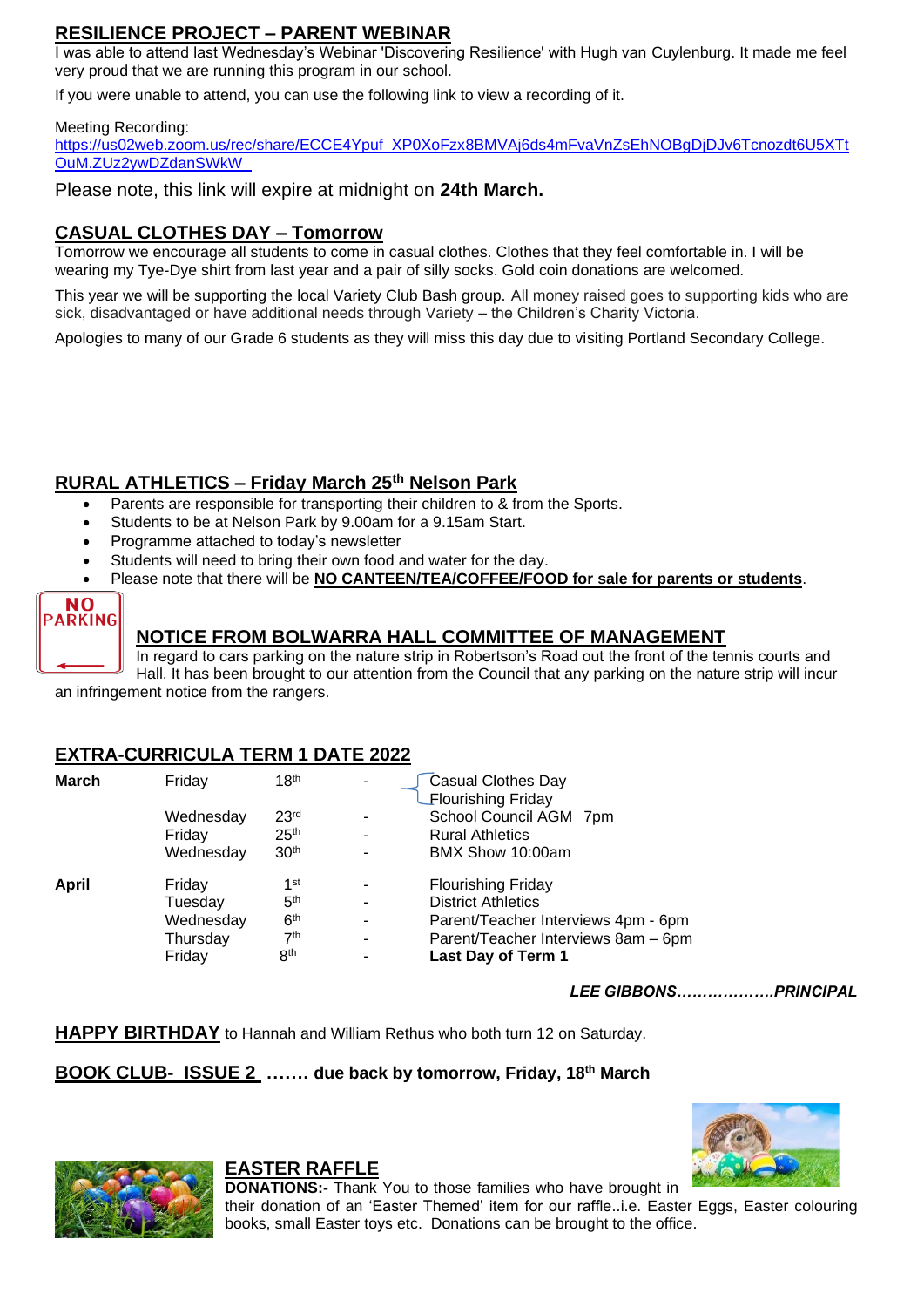### **Chaplains' Corner – Introducing some realities of life**

Most families work hard to make life enjoyable for their kids. These efforts may include kicking the footy in the backyard, or cooking up a storm in the kitchen, or the take away treat, or pitching the tent in the bush. Add in horse riding, trying the surf at Cape Bridgewater, walking the dog, or just hanging out with each other. The point is that families have all sorts of ways of spending time together.

But there's one activity which mums and dads can easily overlook. And not because they mean to. It's about what's involved in running the family, paying the bills, balancing the budget, filling up the car, planning ahead, whatever it takes to stay afloat. Sure, there's not much point in enlisting the help of the really young ones. But by the end of primary school, it's a wise move to have introduced the family on how to survive in the real world. We don't want to breed young adults who have no clue about financial responsibility. So, a few thoughts:

- **Talk about the bills that arrive for your attention** Help the gang to understand that house lights left on, or hot water for long showers all have to be paid for. It's basic education. Show them the rates bill that's arrived, or the electricity account, or the water rates.
- It's not about being miserly It's about helping the kids get the picture of what's required in running the home. It's about spending carefully so that there is still some finance left for the latest family surprise.
- **Make good use of filling up the car** When you haul into the servo, get them to check the price per litre. And then ask them to watch how much you've put in and check out the final cost. The family taxi puts a hole in every family budget. But we can't do without it. It's not a luxury.
- **Make the most of stocking up the pantry** Get their help to create the list of what's needed most. What are we about to run out of? Writing up the shopping list can become an enjoyable and instructive exercise. Why leave it to mum or dad to do the hard work?
- And turn the shopping trip into a classroom exercise Armed with the list, set the task of finding the cheapest items in the store, especially those on sale. It's not just cutting corners to go for the cheaper variety. Rather it's a way of keeping some cash for other costs.
- **Don't throw away those special sales brochures** They turn up at least weekly in our local paper and in the mass circulation papers too. Instead of throwing them into your recycling bin, get the gang to see if the food or other household items you need are on sale. Make it a search and save project.
- It's a good idea to teach the kids to expect the unexpected The tyre that's gone flat. Or the washing machine which doesn't wash any more. Or the heater that won't heat. Every home has equipment which is great while it all works. So show your kids how to deal with unexpected breakdowns.
- **Do more than simply hand out pocket money** One great way to teach the value of money is to help your child save for something special of their own choice. Don't fall into the trap of dishing out the required finance. As young adults they'll still be expecting you to keep up with the handouts.

Do all you can to train your herd in the wise use of finance. Help them understand in positive ways that so much of what we do has a price tag. There's no need to be heavy handed. Kids who've grasped that life has its costs which have to be met have mastered a great lesson. The last kind of person you want to raise is the one who insists that others owe them the good things of life. They become a drain, and a pain in the neck.